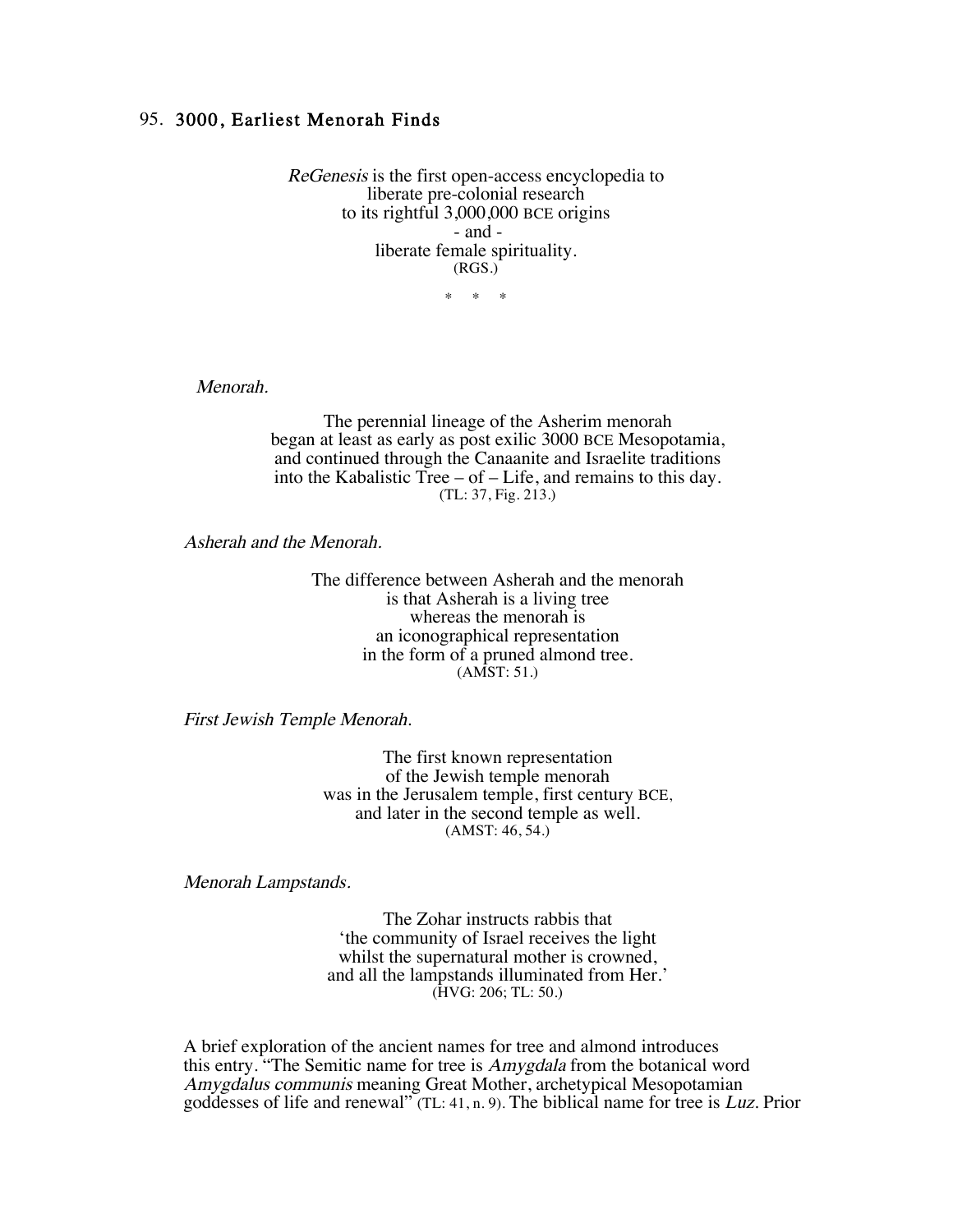to the Hebrew Bible, "Luz was synonymous with the old Canaanite 'City of Almond,' later renamed Bethel." (TL: 41.) Relative to Bethel, both Asherah and El, essential components of Canaanite religion, were co–worshiped at Bethel/Luz.

One of Goddess Asherah's attributes was that of a living tree–goddess, such as a grove or a living tree next to an altar. Asherim \* were cultic representations of Asherah and were either natural or artificially made. (AMST: 51.) An Asherim example discussed by J. E. Taylor was the practice of trimming trees and bushes to a pruned stylized shape in honor of Asherah. (AMST: 42-51.) Several other Asherim examples are: the sacred pillar; pole; tree of wisdom or tree – of – life iconography; plus, the Massebah at Canaanite high places. (AMST: 51.)

\* Additional considerations view Asherim as the masculine plural of Asherah (DGHW: 64), along–side the theory that Asherim can apply to both genders. (Also, AH: 385-408, plus 1 Kings 15:13 and 2 Kings 21:7.)

According to Meyers in, The Tabernacle Menorah: A Synthetic Study of a Symbol from the Biblical Cult, the temple menorah is a six–branch–plus–central–axis arrangement (TTM: 20-21; MASC-R: 325.) Taylor adds that this seven–branch gold menorah lampstand, fashioned on the almond tree, was an antitype of asherim. (AMST: 51.) The perennial lineage of the Asherim menorah began at least as early as post exilic 3000 BCE Mesopotamia, \* and continued through the Canaanite and Israelite traditions into the Kabalistic Tree of Life, and remains to this day. (TL: 37, Fig. 213).)

\* See stone vase from Khafaje: (TL: 37, Fig. 213.) Also, 385-408, plus 1 Kings 15:13 and 2 Kings 21:7.)

Asherah as a living tree bursts forward each spring, re–birthing herself as an eternal living tree – of – life and wisdom. Not only is Asherah a universal life force continuum but according to E. O. James, the tree also embodies–and–is the very essence of the female principle in nature. (TOL.)

> The Great Earth Mother who brings forth all life from herself is eminently the mother of all vegetation. The fertility rituals and myths of the whole world are based upon this archetypal context. The center of this vegetative symbolism is the tree. As fruit-bearing tree of life it is female; it bears, transforms, nourishes; its leaves, branches, twigs are 'contained' in it and dependent on it. … But in addition to the tree is a container, 'in' which dwells its spirit, as the soul dwells in the body. The female nature of the tree is demonstrated in the fact that treetops and trunk can give birth [and do] (TGM: 48-49).

The difference between Asherah and the menorah is that Asherah is a living tree whereas the menorah is an iconographical representation in the form of a pruned almond tree. (AMST: 51.) Also, in Israel, the almond tree is always the first to bloom come January–February while other fruit trees remain bare. (AMST: 47; TL: 40-41.) The almond tree and blossoms were and continue to be living examples of new life, new hope, and new beginnings. All trees and especially almond trees were significant to the worship of Asherah. The almond tree may also have had further significance to Asherah in Bethel/Luz during the Middle to Late Bronze Age. (AMST: 51.)

Meyers summarizes the sacred fertility relationship between the menorah as the recurring priestly motif of fruit bearing trees and the eternal regenerative tree –of – life principle. (TTM: 95-122; GAT: 56-57.)

[I]t is hardly an exaggeration to indicate that the sacredness of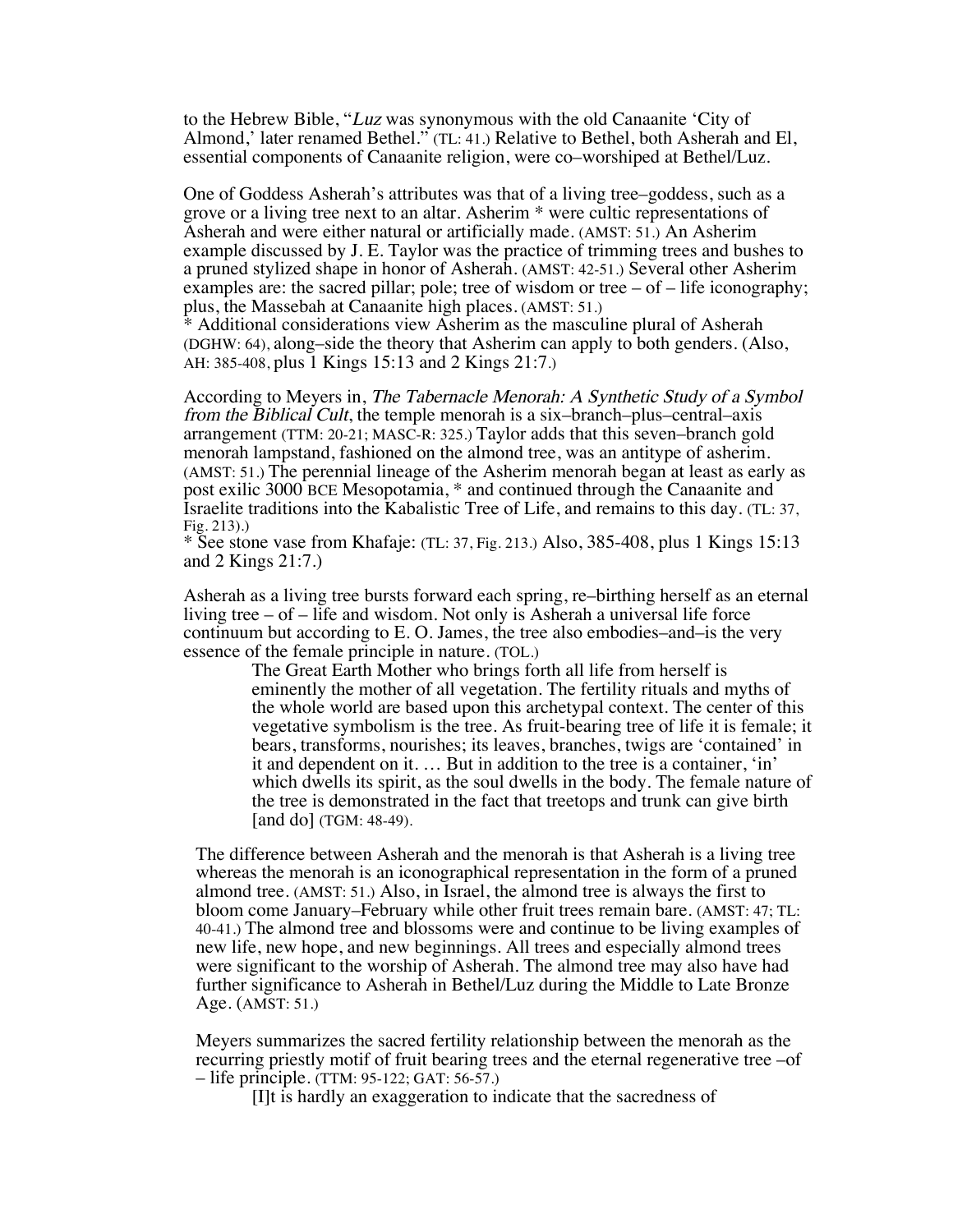vegetation and trees has been a recurrent and integral theme in a wide range of cultures spanning most areas of the globe and most epochs of human history... [T]he sacred quality of trees lies in the fact of their embodiment of the life principle. … [This] widespread association of vegetal life with the generative power of the divinity, has resulted in the common phenomenon of the manifestation of deity within or at certain trees. The God, often a fertility deity, who would favor the exceptional growth and fecundity of particular trees, indicate his presence or the possibility of his presence at such locations. …The tree points the worshipper in the direction [of the divinity.] Furthermore the divinity revealed in the tree is also the source of the hoped-for life after death, to whom man [or one] turns in search of his [or her] own immortality. Thus, the theophany motif of the sacred tree becomes blended inextricably with the concept of life eternal. The tree  $-$  of  $-$  life in the sense of immortal life becomes an inseparable aspect of the regenerative principle contained within plant life (TTM: 95-96; ATLM: 15-16). (Also, ST: 111; RAB: 238; SOTB: 430; RDW: 146-8, 160; STP: 91-93; CDBL: 130-1; MTPC: 6-7; STCC.)

For an alternate interpretation about the 'priestly invention' of the menorah as an intended 'hoped for' demise of Asherah, see Leon Yarden in Re-Genesis BCE entry: 970, First Temple, Menorah, and Weavings. (RGS.)

Included in the first six (seven) branch menorah is a plaque from the Mesopotamian Jemdet Nasr Period and dates to post exilic 3000 BCE. This menorah is an ancient stylization of a six or 'seven–branched tree–curiously round–branched and flanked by animals' that was found on a stone vase. (TL: 37; TTM: 59; MASC-R: 325.)

Following the 3000 Jemdet Nasr find, a later discovery of a sacred tree with stylized menorah branch formations was found on a bituminous (coal composite) stone bowl in Susa. It dates to c. 2300 BCE. Susa or Shushan was an ancient city in the Elamite and Persian empires of Iran. Location was around 150 miles east of the Tigris River in southeastern Iran. (TL: 38.)

Another Mesopotamian example during the post–Akkadian 2200-2000 BCE period, is the famous Cylinder of the Temptation that includes a seven-branched tree flanked by a man and a woman in the foreground and snake in the background. (TL: 37-38, 154.)

The first known representation of the Jewish temple menorah was in the Jerusalem temple, first century BCE, and later in the second temple as well. (AMST: 46, 54.)

The first biblical reference of a menorah as a stylized six–branched almond tree is thought Exodus (Ex 25) and commanded by God to Moses at Sinai.

You shall make a lamp-stand of pure gold. ... [I]ts cups its capitals and It flowers shall be of one piece with it. And there shall be six branches going out of its sides, three branches of the lampstand out of one side of it and three branches out of the other side of it; three cups made like almonds, each with its capitals and flower, on the one branch, and three cups each with its capitals and flower on the other branch–so for the six branches going out from the lampstand \* (Ex 25. 31-40, cf. 37.17-24).

\* According to Asphodel Long, "This lampstand was the desert Tabernacle Menorah guarding and throwing light towards the Ark of the Covenant." (ATLM: 20.)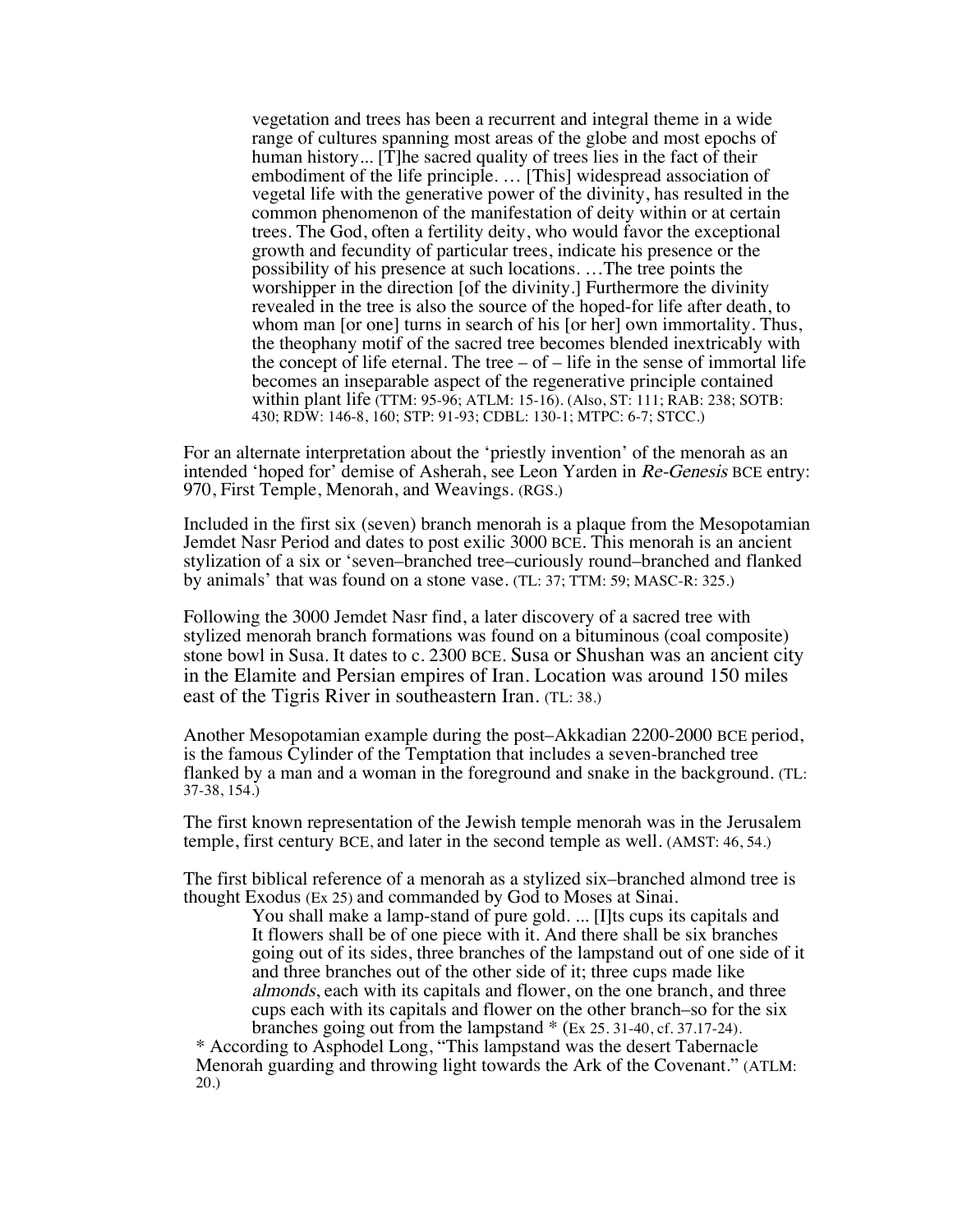Further BCE menorah–sacred tree examples include: a  $16<sup>th</sup>$  and  $13<sup>th</sup>$  century Egyptian relief that includes goddess Nut;  $13<sup>*</sup>$  century pitcher from Lakish;  $10<sup>*</sup>$ century altars from Taanak [Tannach]; numerous pre-exilic seals; 700 Assyrian palace reliefs; and an antique Greek vase with seven-branched palms next to an altar. (TL: 37-38.) Meyers spotlights additional menorahs including:  $9 - 7$  century Assyrian cylinder seals; early prototypes from Middle Minoan II through the Late Minoan period; saucer lamps of Cypriote–Ionic form from  $6<sup>*</sup>$  century Cyprus; plus, numerous Roman Empire examples from Pompeii and Herculaneum also  $6<sup>*</sup>$ century and later. (TTM: 62, 77-79.)

Although the living tree and the menorah have a broad-base appeal, it is universal in Jewish history. A massive menorah is on the triumphal arch of Titus in Rome, "emphasizing the plight of the Jews losing their home and going into slavery in 70 CE, after the destruction of Jerusalem and the temple." (ATLM: 24.) When the Warsaw Ghetto fighters unveiled a memorial at Auschwitz and Theresienstadt death camps in 1963, the most significant aspect was two massive menorahs. (ATLM: 24.) The original temple menorah has yet to be recovered.

For a discussion on the possible location of the temple menorah in Rome: Fine, Steven. "The Temple Menorah–Where Is It?" *Biblical Archaeology* 31.4 (Jul.-Aug. 2005): 18-25, 62-63. (TMW.)

Of the works mentioned above, several works deserve special mention: Hachlili, Rachel. The Menorah, the Ancient Seven-Armed Candelabrum:

Origin, Form, and Significance. Boston, MA: Brill, 2001. (MASC.) Hestrin, Ruth. "The Lachish Ewer and the Asherah." Israel Exploration Journal 37.4 (1987): 212-223. (LEA.)

- \_\_\_\_\_. The Cult Stand From Taanach and Its Religious Background. In 1987 Studia Phoenicia V. University Peeters. Leuven, Belgium: (1987). 61- 77. (CST.)
- \_\_\_\_\_. "Understanding Asherah: Exploring Semitic Iconography." The Biblical Archaeology Review Journal 17.5 (1991): 50-59. (UA.)

Long, Asphodel. "Asherah, The Tree of Life and the Menorah: Continuity of a Goddess Symbol in Judaism?" Paper presented at the Britain and Ireland School of Feminist Theology Annual Conference, at Plymouth, Devon. Sophia Papers No. 1 (1996). (ATLM.)

- Meyers, Carol L. The Tabernacle Menorah: A Synthetic Study of a Symbol from the Biblical Cult. Missoula, MT; Scholars Press, 1976. (TTM.)
- Taylor, J. E. "The Asherah, the Menorah and the Sacred Tree." Journal for The Study of the Old Testament No. 66 (Jun. 1995): 29-54. (AMST.)
- Yamashita, Tadanori. The Goddess Asherah. Diss. Yale University, 1964. Ann Arbor, MI: ProQuest/UMI, 1964. (Publication No. AAT 8103904). (GA.)

Further research on the evolution and rise of patristic dominance and monotheism in ancient Israel:

Ackerman, Susan. Under Every Green Tree: Popular Religion in Sixth-Century Judah. Harvard Semitic Monographs, 46. Atlanta, GA: Scholars Press, 1992. 65-66. (UEGT.)

- \_\_\_\_\_. "The Queen Mother and the Cult in Ancient Israel." Journal of Biblical Literature 112.3 (1993): 385-401. (QM.)
	- . "At Home with the Goddess." Symbiosis, Symbolism, and the Power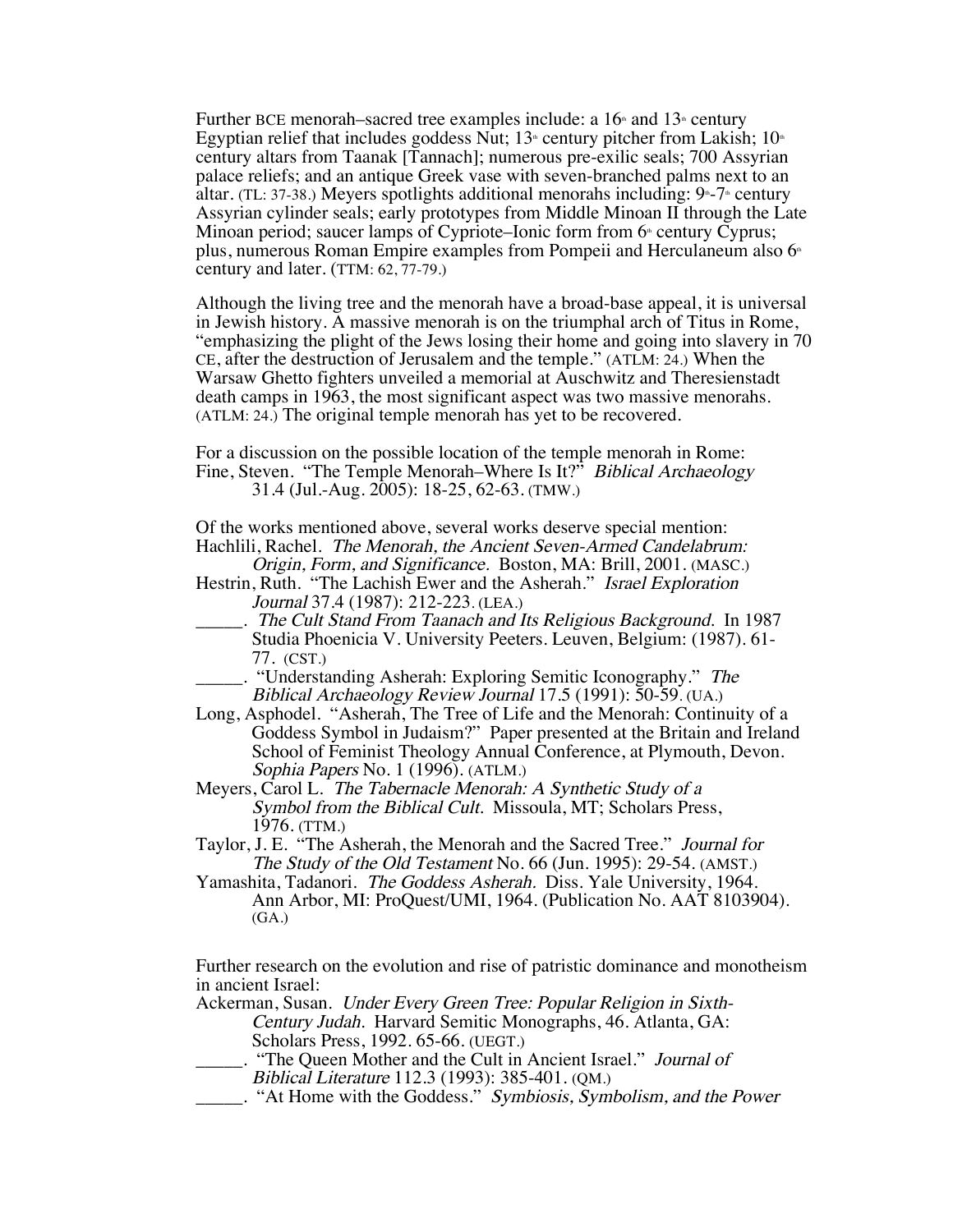of the Past: Canaan, Ancient Israel, and Their Neighbors from the Late Bronze Age through Roman Palaestina. Eds. William G. Dever, and Seymour Gitin. Winona Lake, IN: Eisenbrauns, 2003. (AHOG.)

- Becking, Bob, et al. Only One God? Monotheism in Ancient Israel and the Veneration of the Goddess Asherah. Sheffield, England: Continuum, 2001. (OOG.)
- Biale, David. "The God with Breasts: El Shaddai in the Bible." History of Religions. 21.3 (Feb. 1982): 240-256. (GWB.)
- Binger, Tilde. Asherah: Goddess in Ugarit, Israel and the Old Testament. Sheffield, England: Sheffield Academic Press, 1997. (A.)
- Bird, Phyllis A. Missing Persons and Mistaken Identities: Women and Gender in Ancient Israel. Minneapolis, MN: Fortress Press, 1997. (MPMI.)
- Christ, Carol P. "Heretics and Outsiders: The Struggle over Female Power in Western Religion." Soundings: An Interdisciplinary Journal 61.3, Dilemmas of Pluralism: The Case of Religion in Modernity (Fall 1978): 260-280. (SOF.)
- "Toward a Paradigm Shift in the Academy and in Religious Studies." The Impact of Feminist Research in the Academy. Ed. Christie Farnham. Bloomington: Indiana University Press, 1987. 53-76. (TPS.)
- \_\_\_\_\_. "New Definition of Patriarchy: Control of Women's Sexuality, Private Property, and War." Feminist Theology 24:3 (April 2016): 214-225. (NDP.)
- Cohen, Shaye J. D. "The Origins of the Matrilineal Principle in Rabbinic Law." Association for Jewish Studies 10.1 (Spring 1985): 19-53. (OM.) \_\_\_\_\_. The Beginnings of Jewishness: Boundaries, Varieties, Uncertainties.
	- Berkeley, CA: University of California Press, 1999. (BJ.)
- Cornelius, Izak. The Many Faces of the Goddess: The Iconography of the Syro-Palestinian Goddesses Anat, Astarte, Qedeshet, and Asherah C. 1500-1000 BCE. Orbis biblicus et orientalis, 204. Fribourg, Switzerland: Academic Press, 2004. (MFG.)
- Day, John. "Asherah in the Hebrew Bible and Northwest Semitic Literature." Journal of Biblical Literature 105.3 (Sep. 1986): 385-408. (AH.)
- . Yahweh and the Gods and Goddesses of Canaan. Sheffield, England: Sheffield Academic Press, 2000. San Francisco, CA: Harper, 1993. (YGG.)
- Davies, Steve. "The Canaanite-Hebrew Goddess." The Book of the Goddess Past and Present. Ed. Carl Olson. New York, NY: Crossroad, 1983. 68-79. (CHG.)
- Dever, William G. Who Were the Early Israelites, and Where Did They Come from? Grand Rapids, MI: William B. Eerdmans, 2003. (WWEI.) \_\_\_\_\_. Did God Have a Wife? Archaeology and Folk Religion in
- Ancient Israel. Grand Rapids, MI: William B. Eerdmans, 2005. (GHW.) ... "A Temple Built for Two." Biblical Archaeology Review 34.2

- Hadley, Judith M. "William Robertson Smith and the 'Asherah.'" William Robertson Smith: Essays in Reassessment. Ed. William Johnstone. Journal for the Study of the Old Testament Supplement Series 189 (1995): 164-179. (WRSA.)
- \_\_\_\_\_. The Cult of Asherah in Ancient Israel and Judah: Evidence for a Hebrew Goddess. New York, NY: Cambridge University Press, 2000. (COA.)

Handy, K. Lowell. Among the Host of Heaven: The Syro–Palestinian Pantheon as Bureaucracy. Winona Lake, IN: Eisenbrauns, 1994. (AHH.) Hestrin, Ruth. "The Lachish Ewer and the Asherah." Israel Exploration

<sup>(</sup>Mar.-Apr. 2008): 55-62, 85-86. (ATB.)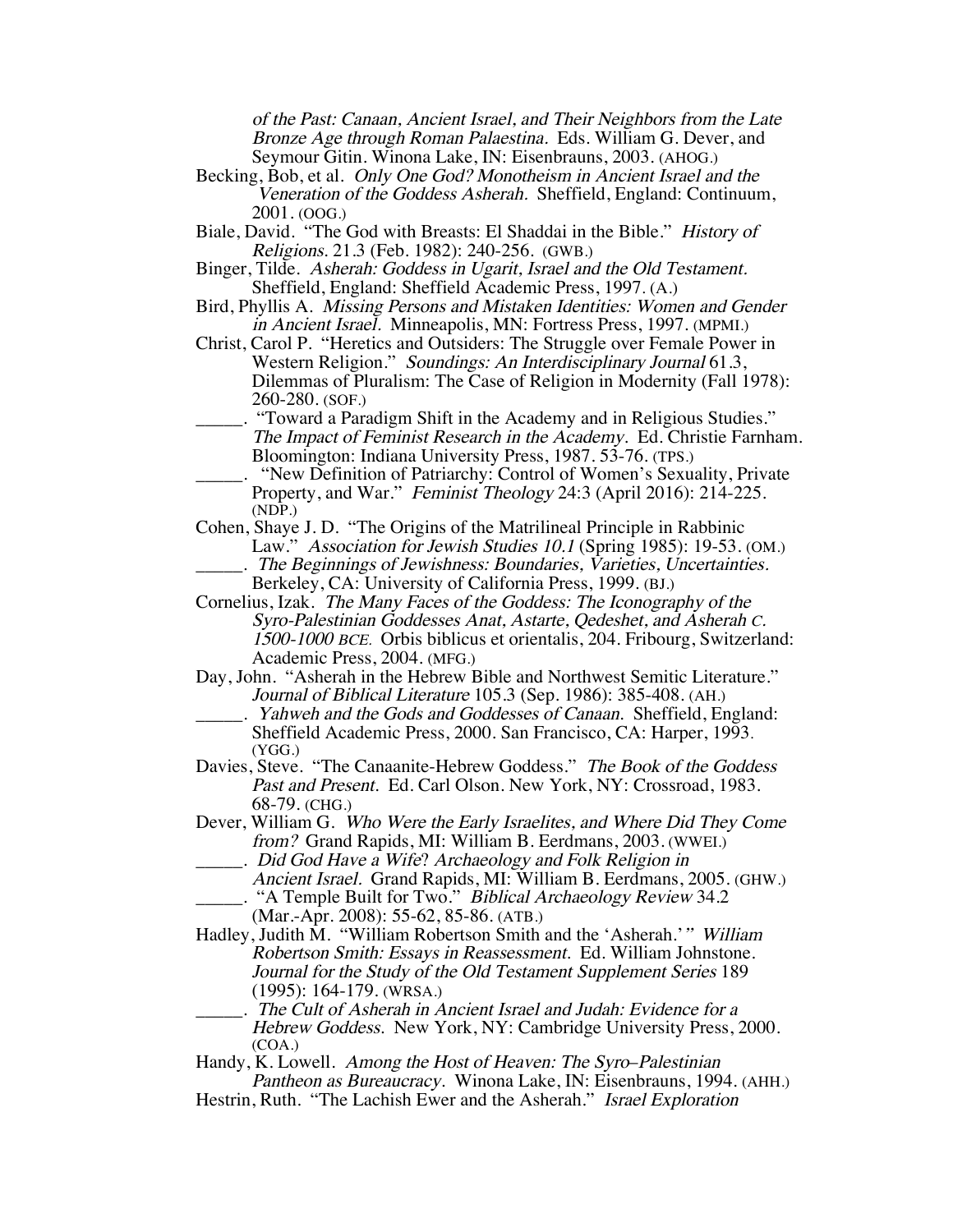Journal 37.4 (1987): 212-223. (LEA.)

- \_\_\_\_\_. The Cult Stand from Taanach and Its Religious Background. In 1987 Studia Phoenicia V. University Peeters. Leuven, Belgium. (1987). 61- 77. (CST.)
	- "Understanding Asherah: Exploring Semitic Iconography." The Biblical Archaeology Review Journal 17.5 (1991): 50-59. (UA.)
- Keel, Othmar, and Christoph Uehlinger. Gods, Goddesses, and Images of God in Ancient Israel. Minneapolis, MN: Fortress Press, 1998. (GGI.)
- Keel, Othmar. Goddesses and Trees, New Moon and Yahweh. Sheffield, England: Sheffield Academic Press, 1998. (GAT.)
- Kosnik, Darlene. History's Vanquished Goddess Asherah. Sanford, ME: Emergent Press, 2014. (HVG.)
- Lerner, Gerda. The Creation of Patriarchy. Oxford, England: Oxford University Press, 1986. (TCOP.)
- Long, Asphodel. In a Chariot Drawn by Lions: The Search for the Female in Deity. London, England: The Women's Press, 1992. (CDBL.)
- Margalit, Baruch. "The Meaning and Significance of Asherah." Vetus Testamentum XL.3 (1990): 264-297. (TMSA.)
- Mazar, Amihai. Archaeology of the Land of the Bible, 10,000-586 BCE. New York, NY: Doubleday, 1990. (ALB.)
- Olyan, Saul M. Asherah and the Cult of Yahweh in Israel. Atlanta, GA: Scholars Press, 1988. (ACY.)
- Parker, Simon B. Ed. Ugaritic Narrative Poetry. Atlanta, GA: Atlanta: Scholars Press, 1997. (UNP.)
- Patai, Raphael. "The Goddess Asherah." Journal of Near Eastern Studies 24.1/2 (Jan. – Apr. 1965): 37-52. (TGA.)
	- . The Hebrew Goddess. 1967. Philadelphia, PA: Ktav Publishing House, 1990. (HG.)
- Petty, Richard J. Asherah: Goddess of Israel. New York, NY: Peter Lang, 1990. (AGL.)
- Smith, Mark S. "God Male and Female in the Old Testament: Yahweh and His Asherah." Theological Studies 48 (1987): 333-40. (GMF.)
- \_\_\_\_\_. The Origins of Biblical Monotheism: Israel's Polytheistic Background and the Ugaritic Texts. New York, NY: Oxford University Press. 2001. (OB.)
	- \_\_\_\_\_. The Early History of God: Yahweh and the Other Deities in Ancient Israel. Dearborn, MI: William B. Eerdmans, 2002. (EHG.)
- Stuckey, Johanna H. "The Great Goddesses of the Levant." Bulletin of the Canadian Society of Mesopotamian Studies 37 (2002): 127-157. (GGL.)
- "Asherah. Supreme Goddess of the Levant." Matrifocus 3. 3 (Beltane 2004.) (ASG.)
- \_\_\_\_\_. "Asherah and the God of the Early Israelites." Matrifocus 3.4 (Lammas 2004). (AGE.)
- "Sacred Repositories and Goddess Figurines." Matrifocus 7.3 (Beltane 2008), (SRG.)
- Wanlass, Ramona. "The Goddess, Syncretism, and Patriarchy: Evolution and Extinction of the Goddess during the Creation of Patriarchy in Ancient Israel." Women in Judaism: A Multidisciplinary Journal 8.2 (Winter 2011): 1-16. (GSP.)
- Wiggins, Steve A. A Reassessment of Asherah: A Study According to the Textual Sources of the First Two Millennia B.C.E. Neukirchener Verlag Neukirchen-Vluyn, Germany: Verlag, Butzon, and Bercker Kevelaer, 1993. 191. (ROA.)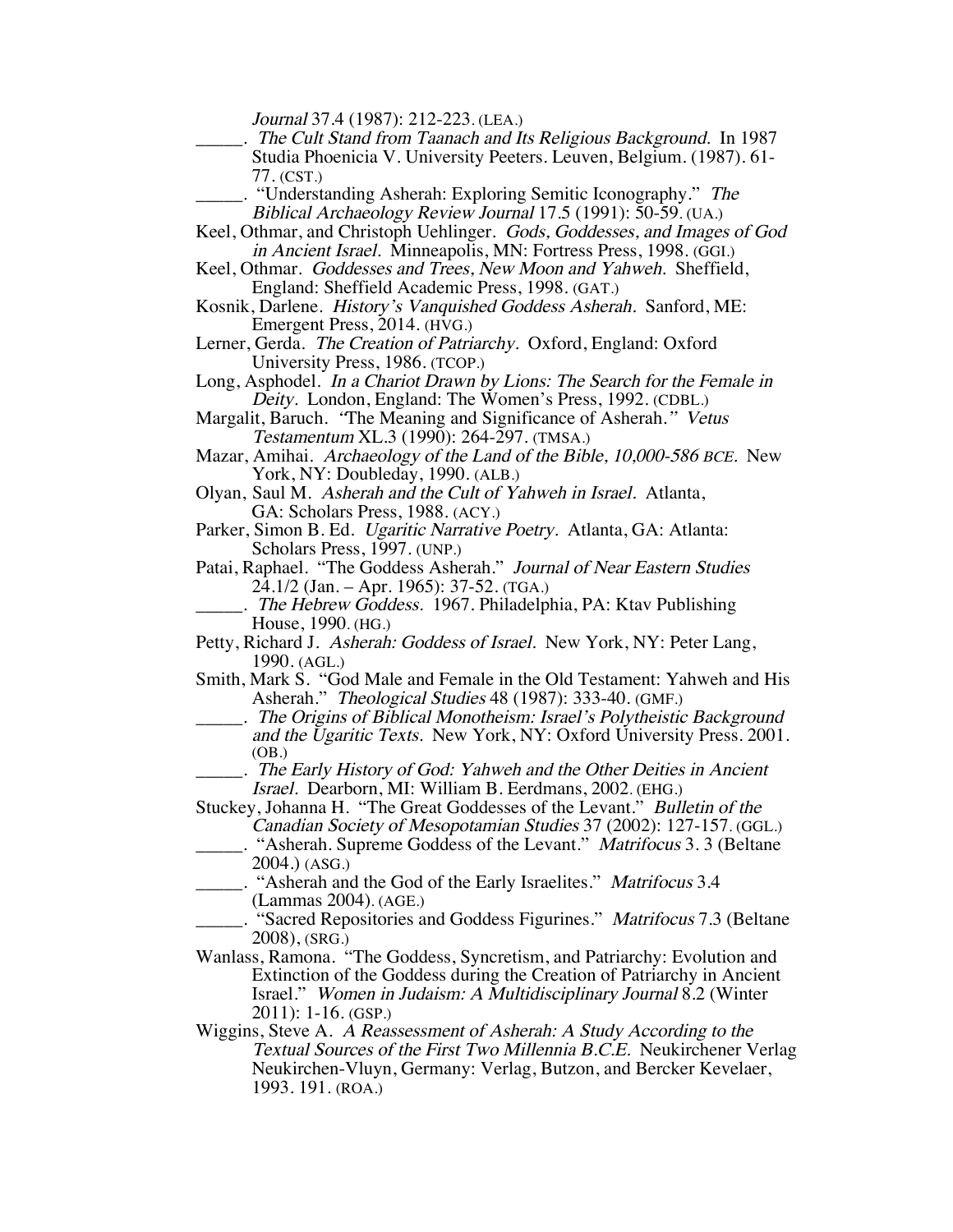Further sacred trees research: 4000, Garden of Eden, Sacred Trees, and Pillar Cults; 2400, Lilith and Eve; 2000, Asherah; and 1500, Lachish Ewer, Triangle, and Menorah. (RGS.) (Also see CE entry:  $16<sup>th</sup>$  Century, Kabbalah.) (RG.)

Further menorah research: 2200, Nahariyah and Ashrath-Yam; 2000, Bethel, Almond City, and Asherah; 2000, Asherah; 1500, Lachish Ewer, Triangle, and Menorah; 970, First Temple, Menorah, and Weavings; 900, Taanach, Canaanite Libation Stand; and 586, Destruction of the First Temple, Jerusalem Exile. (RGS.) (Also, CE entry: 70, Destruction of Jerusalem Temple.)

Further Bethel research: 2200, Bethel, Almond City; 2000, Asherah; and 1800, Re-Visioning Goddess Sarah and Abraham. (RGS.)

Further Al'luz or Al'Uzza research: 2000, Bethel, Almond City, and Asherah; 600, Goddess Kaabou at Petra, Jordan plus Mecca, Saudi Arabia; and 100, Mecca, the Ka'aba and Sacred Stones. (RGS.)

Further Asherah research: 2000, Bethel, Almond City, and Asherah; 2000, Asherah; 1500, Lachish Ewer, Triangle, and Menorah; 970, First Temple, Menorah, and Weavings; 900, Taanach, Canaanite Libation Stand; 800-700, Kuntillet Ajrud and Khirbet El-Qom; and 538 BCE-70 CE Second Temple Period. (RGS.)

IMAGE: MADABA MAP OF THE HOLY LAND: MADABA, JORDAN. PHOTO: © GSA. DESCRIPTION: THE MADABA MOSAIC MAP IN THE CHURCH OF ST. GEORGE IN MADABA IS THE OLDEST KNOWN CARTOGRAPHIC ILLUSTRATION OF THE HOLY LAND (ISRAEL AND PALESTINE) PLUS SYRIA AND THE EGYPTIAN NILE AREA. SLIDE LOCATION PETRA, SHEET 11, ROW 2, SLEEVE 4, SLIDE #11J, BCE. BCE. CO PET  $S11$  R<sub>2</sub> SL<sub>4</sub>  $S11J. VS. > CO$  PET  $S11$  R<sub>3</sub> SL<sub>4</sub>  $S7J.$ SHOT ON LOCATION: CHURCH OF ST. GEORGE IN MADABA AND BRITISH MUSEUM: LONDON, ENGLAND. NOTE 1: FIELDWORK PROJECT 1989.

IMAGE: MADABA MAP OF THE HOLY LAND: MADABA, JORDAN PHOTO: © GSA. DESCRIPTION: THE MADABA MOSAIC MAP IN THE CHURCH OF ST. GEORGE IN MADABA IS THE OLDEST KNOWN CARTOGRAPHIC ILLUSTRATION OF THE HOLY LAND (ISRAEL AND PALESTINE) PLUS SYRIA AND THE EGYPTIAN NILE AREA. SLIDE LOCATION PETRA, SHEET 11, ROW 3, SLEEVE 1, SLIDE #24J, BCE. CO PET S11 R3 SL1 S24J. ON LOCATION: CHURCH OF ST. GEORGE IN MADABA, JORDAN AT THE BRITISH MUSEUM: LONDON, ENGLAND.. NOTE 1: FIELDWORK PROJECT 1989 AND 2002.

IMAGE: SEVEN–BRANCHED MENORAH ENGRAVING: SINAI, EGYPT. PHOTO GSA DESCRIPTION: SEVEN–BRANCHED MENORAH ENGRAVING. SLIDE LOCATION BIB ARCH, SHEET 2, ROW 2, SLEEVE 1, SLIDE #44, BCE. CO\_BAR\_S2\_R2\_SL1\_S44.jpg CO\_BAR\_S2\_R2\_SL1\_S44\_ILL.jpg LOCATION: SINAI, EGYPT. NOTE 1: FIELDWORK PROJECT PHOTO NOTE: © BIBLICAL ARCHAEOLOGY SOCIETY (1989).

IMAGE: MENORAH ENGRAVED ON AN OIL LAMP: ERICE, SICILY. PHOTO: © GSA. DESCRIPTION: MENORAH (TREE – OF – LIFE) ON OIL LAMP, ERICE SICILY. SLIDE LOCATION SICILY, SHEET 1, ROW 3, SLEEVE 4, SLIDE #21, BCE. CU\_SIC\_S1\_R3\_SL4\_S21 SHOT ON LOCATION: MUSEO COMUNALE CORDICI: ERICE, SICILY.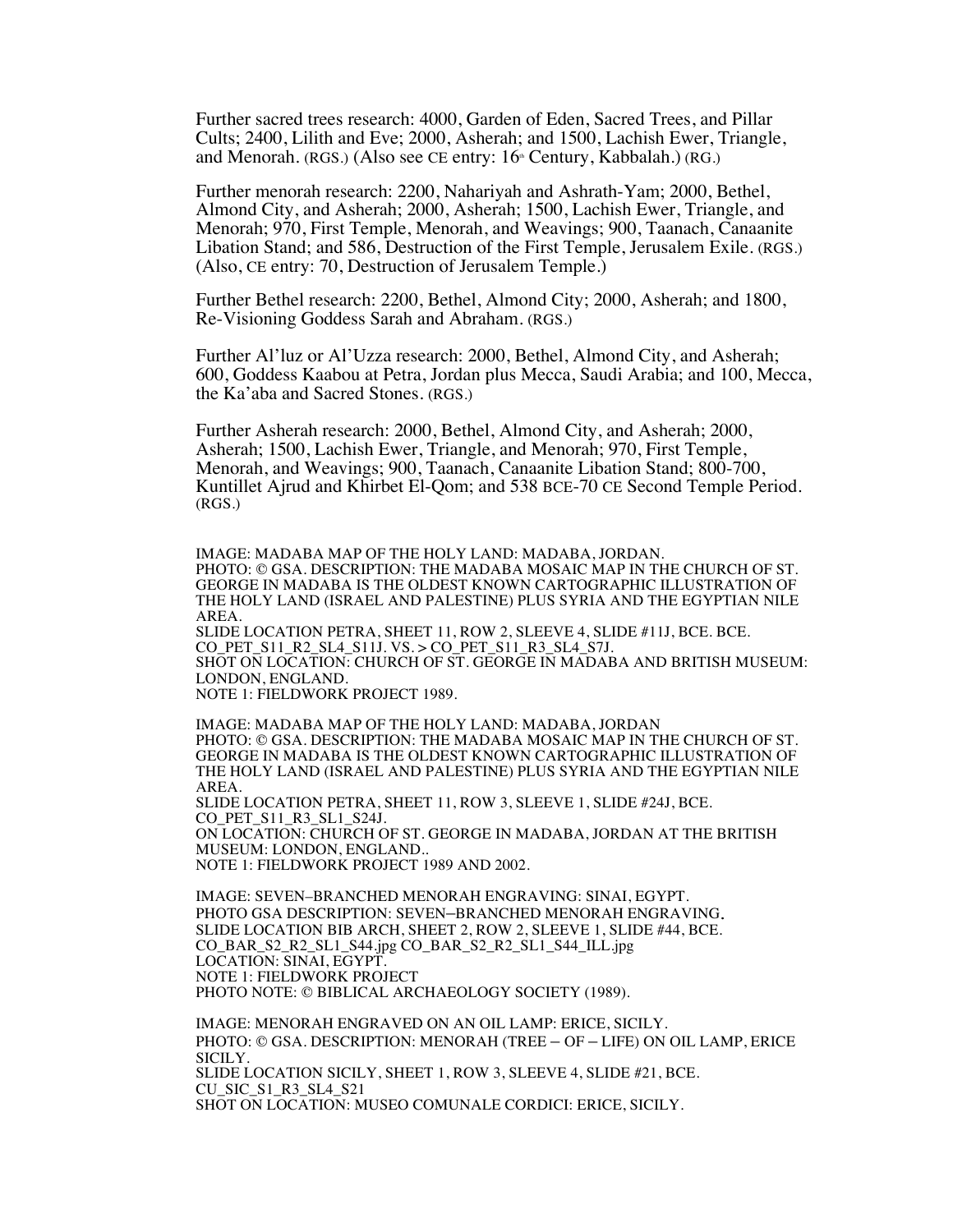NOTE 1: FIELDWORK PROJECT 1998.

NOTE 2: SEE FURTHER MENORAH KEYWORDS: "MAGDALA STONE" AND "MARY MAGDALA." LOCATION IS 1 CE, CITY OF MAGDALA NEAR GALILEE.

IMAGE: MENORAH AS SACRED TREE – OF – LIFE AND SPREAD EAGLE (ANZU): NIMRUD, ASSYRIA.

PHOTO: © GSA. DESCRIPTION: A FURTHER EXAMPLE OF A MENORAH IS ASSYRIAN SACRED TREE – OF – LIFE WITH PROTECTIVE WINGED SUN DISK AND SPREAD EAGLE (ANZU) OR GENII OVERHEAD, NIMRUD NORTH PALACE. SLIDE LOCATION NEAR EAST, SHEET 9B, ROW 2, SLEEVE 5, SLIDE #20, BCE. CU\_NEA\_S9B\_R2\_SL5\_S20.jpg SHOT ON LOCATION: BRITISH MUSEUM: LONDON, ENGLAND.

NOTE 1: FIRST STYLIZED MENORAH:

THE PERENNIAL LINEAGE OF THE ASHERIM MENORAH/S BEGAN AT LEAST AS EARLY AS POST EXILIC 3000 BCE MESOPOTAMIA, \* AND CONTINUED THROUGH THE CANAANITE AND ISRAELITE TRADITIONS INTO THE KABALISTIC TREE OF LIFE, AND REMAINS TO THIS DAY (TL: 37, Fig. 213). \* SEE STONE VASE FROM KHAFAJE: (TL: 37, Fig. 213; RGS.) (LOCATION: SEE ABOVE.)

NOTE 2:

ALSO, ASHERAH'S ICONOGRAPHY IS ALL FORMS OF THE TREE MANIFESTED IN RITUAL GROVES, TREES, MAY POLES, TEMPLE PILLARS, PRIMEVAL FORESTS, AND GODDESS PILLAR FIGURES WITH FULL NOURISHING BREASTS (AMST: 42-44; AH: 398; COA; APL; RGS).

NOTE 3: \*ASHERIM, ICON REPRESENTATIONS OF ASHERAH.

NOTE 4: \* FOR FURTHER INTERPRETATIONS OF THE ASHERIM, SEE AH: 385-408, PLUS:13 AND 2 KINGS 21:7.)

NOTE 5: FIELDWORK PROJECT 1998-2002.

IMAGE: SEVEN BRANCHED MENORAH ENGRAVED ON THE ARCH OF TITUS, ROME, ITALY.

PHOTO: © GSA. DESCRIPTION: MENORAH (TREE – OF – LIFE), RE. TEMPLE OF JERUSALEM.

SLIDE LOCATION MSC. ITALY/PHOTOS TBD, SHEET , ROW , SLEEVE , SLIDE #, 81CE. CO\_MIT\_S\_R\_SL\_S .jpg

NOTE 1: "THE TRIUMPHAL ARCH OF TITUS IN ROME, EMPHASIZES THE PLIGHT OF THE JEWS LOSING THEIR HOME AND GOING INTO SLAVERY IN 70 CE, AFTER THE DESTRUCTION OF JERUSALEM AND THE TEMPLE" (ATLM: 24). SHOT ON LOCATION: ROME, ITALY, 2016. ZD.

IMAGE: SEVEN BRANCHED MENORAH ENGRAVED ON THE ARCH OF TITUS, ROME, ITALY.

PHOTO: © GSA. DESCRIPTION: MENORAH (TREE – OF – LIFE), RE. TEMPLE OF JERUSALEM.

SLIDE LOCATION MSC. ITALY/PHOTOS TBD, SHEET , ROW , SLEEVE , SLIDE #, 81CE. CO\_MIT\_S\_R\_SL\_S .jpg

CLOSE-UP SHOT ON LOCATION: ROME, ITALY, 2016. ZD.

NOTE 1: "THE TRIUMPHAL ARCH OF TITUS IN ROME, EMPHASIZES THE PLIGHT OF THE JEWS LOSING THEIR HOME AND GOING INTO SLAVERY IN 70 CE, AFTER THE DESTRUCTION OF JERUSALEM AND THE TEMPLE" (ATLM: 24). SHOT ON LOCATION: ROME, ITALY, 2016. ZD.

IMAGE: PILLAR GODDESS ASHERAH PRESENTING HER BREASTS: ANCIENT IRAN. PHOTO: © GSA. DESCRIPTION: A FURTHER EXAMPLE OF ASHERIM IS ICONIC PILLAR GODDESS ASHERAH HOLDING HER NOURISHING, LIFE GIVING BREASTS. (FOR FURTHER INTERPRETATIONS OF ASHERIM SEE, AH: 385-408, PLUS 1 KINGS 15:13 AND 2 KINGS 21:7.)

SLIDE LOCATION NEAR EAST, SHEET 12, ROW 2, SLEEVE 3, SLIDE #31, BCE. CU\_NEA\_S12\_R2\_SL3\_S31.jpg

SHOT ON LOCATION: BRITISH MUSEUM: LONDON, ENGLAND. NOTE 1:

ASHERAH'S ICONOGRAPHY IS ALL FORMS OF THE TREE MANIFESTED IN RITUAL GROVES, TREES, MAY POLES, TEMPLE PILLARS, PRIMEVAL